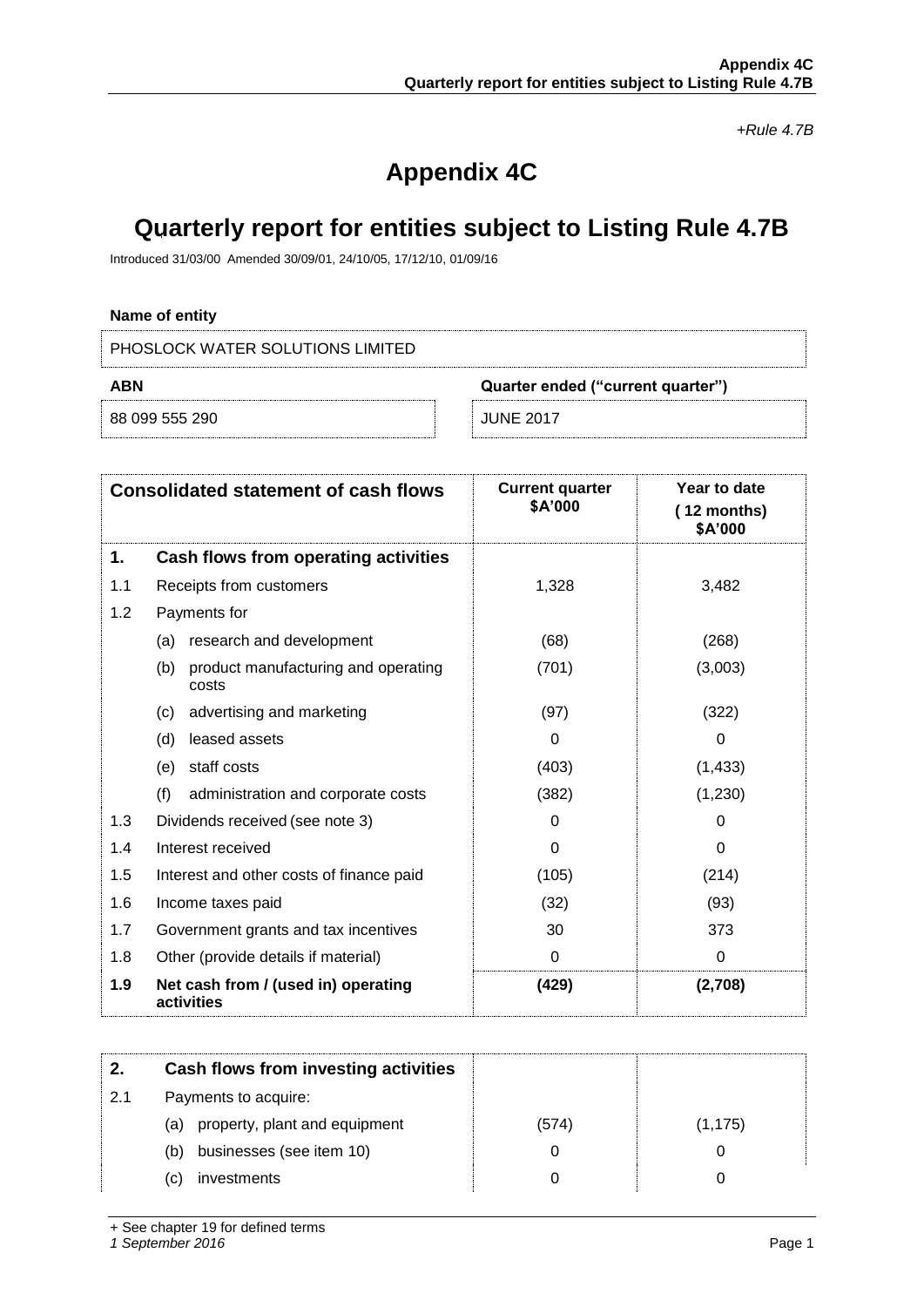|     | <b>Consolidated statement of cash flows</b>       | <b>Current quarter</b><br>\$A'000 | Year to date<br>(12 months)<br>\$A'000 |
|-----|---------------------------------------------------|-----------------------------------|----------------------------------------|
|     | intellectual property<br>(d)                      | (6)                               | (82)                                   |
|     | other non-current assets<br>(e)                   | 0                                 | 0                                      |
| 2.2 | Proceeds from disposal of:                        |                                   |                                        |
|     | property, plant and equipment<br>(a)              | 0                                 | 0                                      |
|     | businesses (see item 10)<br>(b)                   | 0                                 | O                                      |
|     | (c)<br>investments                                | 0                                 | O                                      |
|     | (d)<br>intellectual property                      | 0                                 | O                                      |
|     | other non-current assets<br>(e)                   | 0                                 | 0                                      |
| 2.3 | Cash flows from loans to other entities           | 0                                 | U                                      |
| 2.4 | Dividends received (see note 3)                   | 0                                 | 0                                      |
| 2.5 | Other (provide details if material)               | 0                                 | O                                      |
| 2.6 | Net cash from / (used in) investing<br>activities | (580)                             | (1, 257)                               |

| 3.   | Cash flows from financing activities                                           |         |       |
|------|--------------------------------------------------------------------------------|---------|-------|
| 3.1  | Proceeds from issues of shares                                                 | 2,100   | 2,100 |
| 3.2  | Proceeds from issue of convertible notes                                       | 0       | 0     |
| 3.3  | Proceeds from exercise of share options                                        | 71      | 336   |
| 3.4  | Transaction costs related to issues of<br>shares, convertible notes or options | 0       | 0     |
| 3.5  | Proceeds from borrowings                                                       | 500     | 1,500 |
| 3.6  | Repayment of borrowings                                                        | (1,000) | 0     |
| 3.7  | Transaction costs related to loans and<br>borrowings                           | 0       | 0     |
| 3.8  | Dividends paid                                                                 | 0       | 0     |
| 3.9  | Other (provide details if material)                                            | 0       | 0     |
| 3.10 | Net cash from / (used in) financing<br>activities                              | 1,671   | 3,936 |

|     | Net increase / (decrease) in cash and<br>cash equivalents for the period |       |         |
|-----|--------------------------------------------------------------------------|-------|---------|
| 4.1 | Cash and cash equivalents at beginning of<br>quarter/year to date        | 658   | 1.362   |
| 4.2 | Net cash from / (used in) operating<br>activities (item 1.9 above)       | (429) | (2,708) |
| 4.3 | Net cash from / (used in) investing activities<br>(item 2.6 above)       | (580) | (1,257) |
| 4.4 | Net cash from / (used in) financing activities<br>(item 3.10 above)      | 1,671 | 3,936   |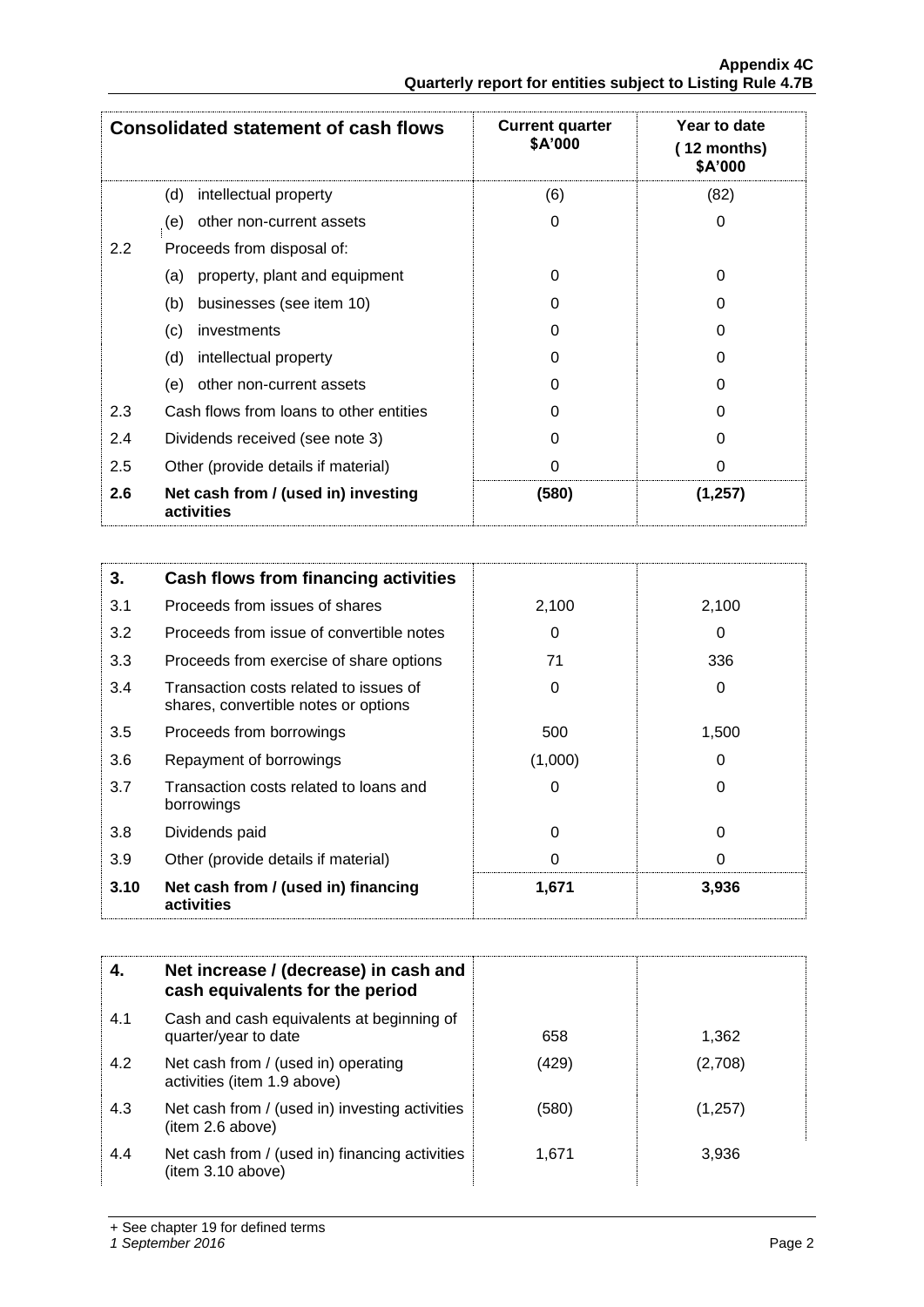**associates**

included in item 1.5

|     | <b>Consolidated statement of cash flows</b>          | <b>Current quarter</b><br><b>\$A'000</b> | Year to date<br>(12 months)<br>\$A'000 |
|-----|------------------------------------------------------|------------------------------------------|----------------------------------------|
| 4.5 | Effect of movement in exchange rates on<br>cash held | $^{\prime}29)$                           | 44                                     |
| 4.6 | Cash and cash equivalents at end of<br>quarter       | 1.289                                    | 1.289                                  |

| 5.  | Reconciliation of cash and cash<br>equivalents<br>at the end of the quarter (as shown in the<br>consolidated statement of cash flows) to the<br>related items in the accounts | <b>Current quarter</b><br>\$A'000 | <b>Previous quarter</b><br>\$A'000 |
|-----|-------------------------------------------------------------------------------------------------------------------------------------------------------------------------------|-----------------------------------|------------------------------------|
| 5.1 | <b>Bank balances</b>                                                                                                                                                          | 1.234                             | 603                                |
| 5.2 | Call deposits                                                                                                                                                                 | 0                                 | 0                                  |
| 5.3 | <b>Bank overdrafts</b>                                                                                                                                                        | 0                                 | 0                                  |
| 5.4 | Deposits held as Bonds                                                                                                                                                        | 55                                | 55                                 |
| 5.5 | Cash and cash equivalents at end of<br>quarter (should equal item 4.6 above)                                                                                                  | 1.289                             | 658                                |

## **6.** Payments to directors of the entity and their associates Current quarter

- 6.1 Aggregate amount of payments to these parties included in item 1.2 125
- 6.2 Aggregate amount of cash flow from loans to these parties included in item 2.3
- 6.3 Include below any explanation necessary to understand the transactions included in items 6.1 and 6.2

| Salaries, Director Fees, Superannuation, Salary Benefits paid to Directors. |  |
|-----------------------------------------------------------------------------|--|
|                                                                             |  |

|     | associates                                                         | ט רוש |
|-----|--------------------------------------------------------------------|-------|
| 7.1 | Aggregate amount of payments to these parties included in item 1.2 | 44    |
| 7.2 | Aggregate amount of cash flow from loans from these parties        | 10!   |

**7. Payments to related entities of the entity and their** 

7.3 Include below any explanation necessary to understand the transactions included in items 7.1 and 7.2

IR Services provided by associate of Related Party; Rent paid to Related Party – 7.1 Interest paid to Related Party – 7.2

| <b>Current quarter</b><br>\$A'000 |  |
|-----------------------------------|--|
| 44                                |  |
| 105                               |  |

**\$A'000**

0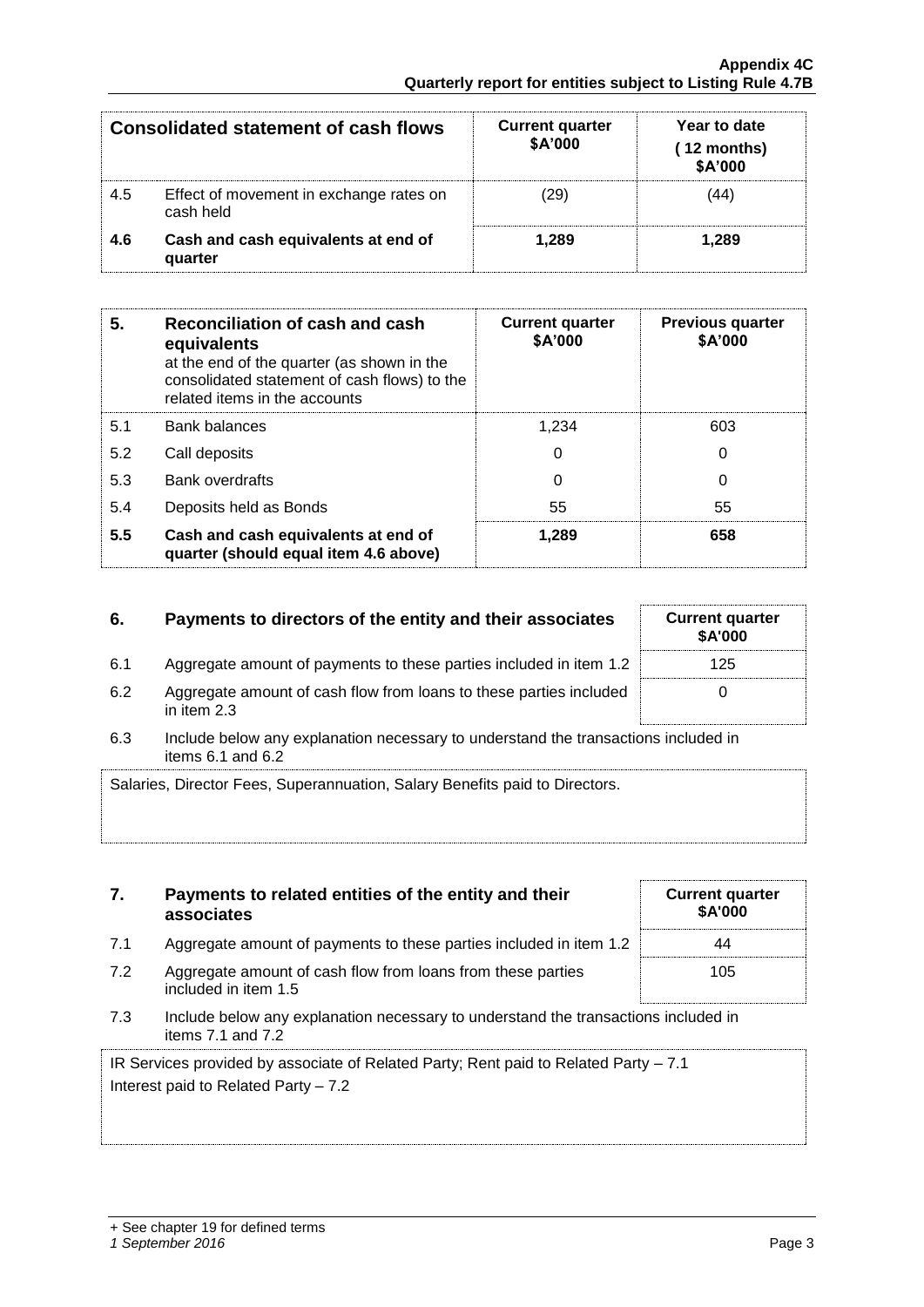| 8.  | <b>Financing facilities available</b><br>Add notes as necessary for an<br>understanding of the position | <b>Total facility amount</b><br>at quarter end<br>\$A'000 | Amount drawn at<br>quarter end<br>\$A'000 |
|-----|---------------------------------------------------------------------------------------------------------|-----------------------------------------------------------|-------------------------------------------|
| 8.1 | Loan Facility                                                                                           | 1.000                                                     | 1.000                                     |
| 8.2 | Debtor Loan                                                                                             | 500                                                       | 500                                       |
| 8.3 |                                                                                                         |                                                           |                                           |

8.4 Include below a description of each facility above, including the lender, interest rate and whether it is secured or unsecured. If any additional facilities have been entered into or are proposed to be entered into after quarter end, include details of those facilities as well.

Loan Facility to finance inventory and capex – 12 months (November 2017); Interest - 15% pa payable monthly; unsecured.

Debtor Loan to finance debtors – 3 months (expires 30 September 2017); Interest – 18%pa on daily balance; secured over debtor invoices

| 9.  | <b>Estimated cash outflows for next quarter</b> | <b>\$A'000</b> |
|-----|-------------------------------------------------|----------------|
| 9.1 | Research and development                        | (50)           |
| 9.2 | Product manufacturing and operating costs       | (900)          |
| 9.3 | Advertising and marketing                       | (100)          |
| 9.4 | Leased assets                                   | 0              |
| 9.5 | Staff costs                                     | (450)          |
| 9.6 | Administration and corporate costs              | (350)          |
| 9.7 | Interest on Loans                               | (50)           |
| 9.8 | Total estimated cash outflows                   | (1,900)        |

| 10.  | Acquisitions and disposals of<br>business entities<br>(items $2.1(b)$ and $2.2(b)$ above) | <b>Acquisitions</b> | <b>Disposals</b> |
|------|-------------------------------------------------------------------------------------------|---------------------|------------------|
| 10.1 | Name of entity                                                                            | N/A                 | N/A              |
| 10.2 | Place of incorporation or<br>registration                                                 |                     |                  |
| 10.3 | Consideration for acquisition or<br>disposal                                              |                     |                  |
| 10.4 | Total net assets                                                                          |                     |                  |
| 10.5 | Nature of business                                                                        |                     |                  |